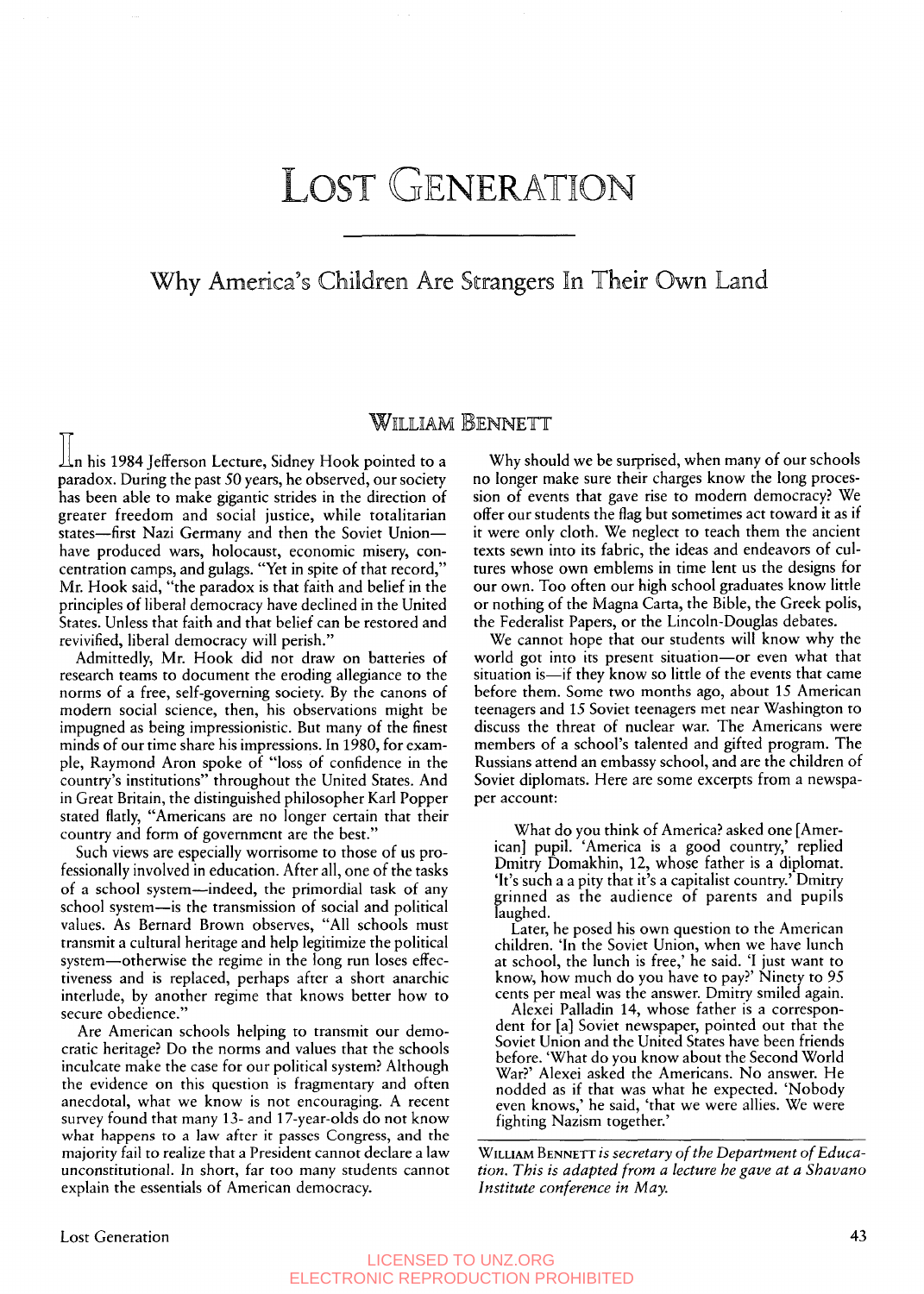When I came across this story, the thought crossed my mind that in exchange for the ability to induce one or two of our talented and gifted youngsters to make some reference, however fleeting, to free elections, free speech, Afghanistan, the Nazi-Soviet Pact, or to the plight of Andrei Sakharov, I'd willingly trade away a couple of Olympic gold medals.

#### **Sharing the Blame**

Yet when these students fail to respond with an awareness of historical truths, whose fault is it? Is it theirs? No. Whose children are these? They're ours. Aren't they as bright as their Soviet counterparts? Of course they are. Are they good? Yes. Are they well-intentioned and openminded? Yes. Are they eager to learn? Yes. They are all these things. But they are also, so it seems, intellectually innocent, and as Kant said, "Innocence is a splendid thing, but it is easily seduced." It is not our students' fault that we have forgotten that intellectual innocence too can be seduced, so that they can only nod their heads in agreement and applaud when confronted with standard Soviet propaganda themes.

It is important for our children to realize the ways in which the past illuminates the present. Our students will not recognize the urgency in Nicaragua if they cannot recognize the history that is threatening to repeat itself. If they have never heard of the Cuban missile crisis, they cannot comprehend the Sandinista head of secret police when he states that "Cuba's friends are Nicaragua's friends, and Cuba's enemies are Nicaragua's enemies." If they know nothing of the Russian Revolution, they cannot comprehend the Sandinista Minister of Defense when he says "Marxism/Leninism is the scientific doctrine that guides our revolution" and "We would like to help all revolutions." If students know nothing of the Monroe Doctrine, what difference will the intrusion of the Brezhnev Doctrine in Central America mean to them?

How have we come to such a pass? Surely one explanation for the fact that democratic values no longer seem to command the assent they once did is that for many years now the teaching of social studies in our schools has been dominated by cultural relativism, the notion that the attempt to draw meaningful distinctions between opposing traditions is a judgment which all virtuous and rightminded people must sternly condemn.

One social studies series for elementary schools, for example, advises the teacher that the material aims to "decrease inclination toward egocentrism, ethnocentrism, and stereotyping." But what this means, it turns out, is more than teaching children that all cultures and traditions are not the same. It means teaching that all cultures and traditions are equally valid, that there are not real criteria for good and bad, right and wrong, noble and base. But if all traditions are equally valid, then there is clearly not much point in transmitting a particular cultural heritage, a distinctive set of social and political values. On the contrary, to the extent that educational philosophy is dominated by the idea of cultural relativism, any attempt to impart a particular tradition is ipso facto illegitimate.

So each generation brings its *tabula rasa* into the world, and many educators, including the cultural relativists, proceed to teach as if it would be a shame to dirty the slate with any affection or respect for our own tradition. But the world itself is not a *tabula rasa.* Some important things have happened to make **us** what we are, and we cannot be intelligible to ourselves without remembering these things. We remain alien to ourselves, strangers at home, when we do not know our past.

I am reminded of a passage in C.S. Lewis's *The Screwtape Letters.* The devil Screwtape is tutoring his young nephew and disciple, Wormwood, in the arts of corruption, The trick, he explains, is to keep men from acquiring wisdom, a trick accomplished by cultivating disdain for the past and a devotion to present-mindedness. "Since we cannot deceive the whole human race all the time," Screwtape says, "it is important to cut every generation off from all others; for where learning makes a free commerce between the ages there is always a danger that the characteristic errors of one may be corrected by the characteristic truths of another." I believe that if our children do not even know the inherited principles of a liberal democracy, it is foolish to expect that they should put their faith in those principles.

#### **Correcting the Balance**

How then are we to restore the American faith in the principles of liberal democracy? A good way to begin, it seems to me, would be by recognizing the importance and the value of the study of history, and by taking the necessary steps to strengthen history as a subject taught in the schools. As Meg Greenfield of the *Washington Post*  writes. "In the reconstruction of American schooling that **<sup>v</sup>** is going forward I would put properly taught history second on the list of goals to be achieved-right after literacv."

Apart from its intrinsic interest as a record of the past, history is a vitally important study for several reasons. First, history is organized memory, and memory, in turn, is the glue that holds our political community together. Strictly speaking, the United States did not simply develop; rather, the United States was created in order to realize a specific political vision. Today, as in the past, it is the memory of that political vision that defines us as Americans.

Throughout our history, there have indeed been occasions when our actions have fallen tragically short of our vision, and it is important for our students to know about those occasions. Certainly, we Americans are not strangers to sin. But there have also been occasions when we have not fallen short of our ideals, and students ought to know about those as well. Professor Lino Graglia writes, "In the context of inhumanity and misery I read as history, I hold the American achievement high." By studying American history, and yes, celebrating its heroes explicitly for each generation, and noting its achievements as well as its failures, our students are invited to grasp the values of our political tradition.

But if history is a kind of collective memory, it is also a mode of inquiry which aims at determining the truth. As a method of inquiry, history teaches respect for facts and for the proper methods of weighing evidence. It helps us to distinguish superficiality from depth, bias from objectivity, tendentiousness from honesty, stupidity from discernment,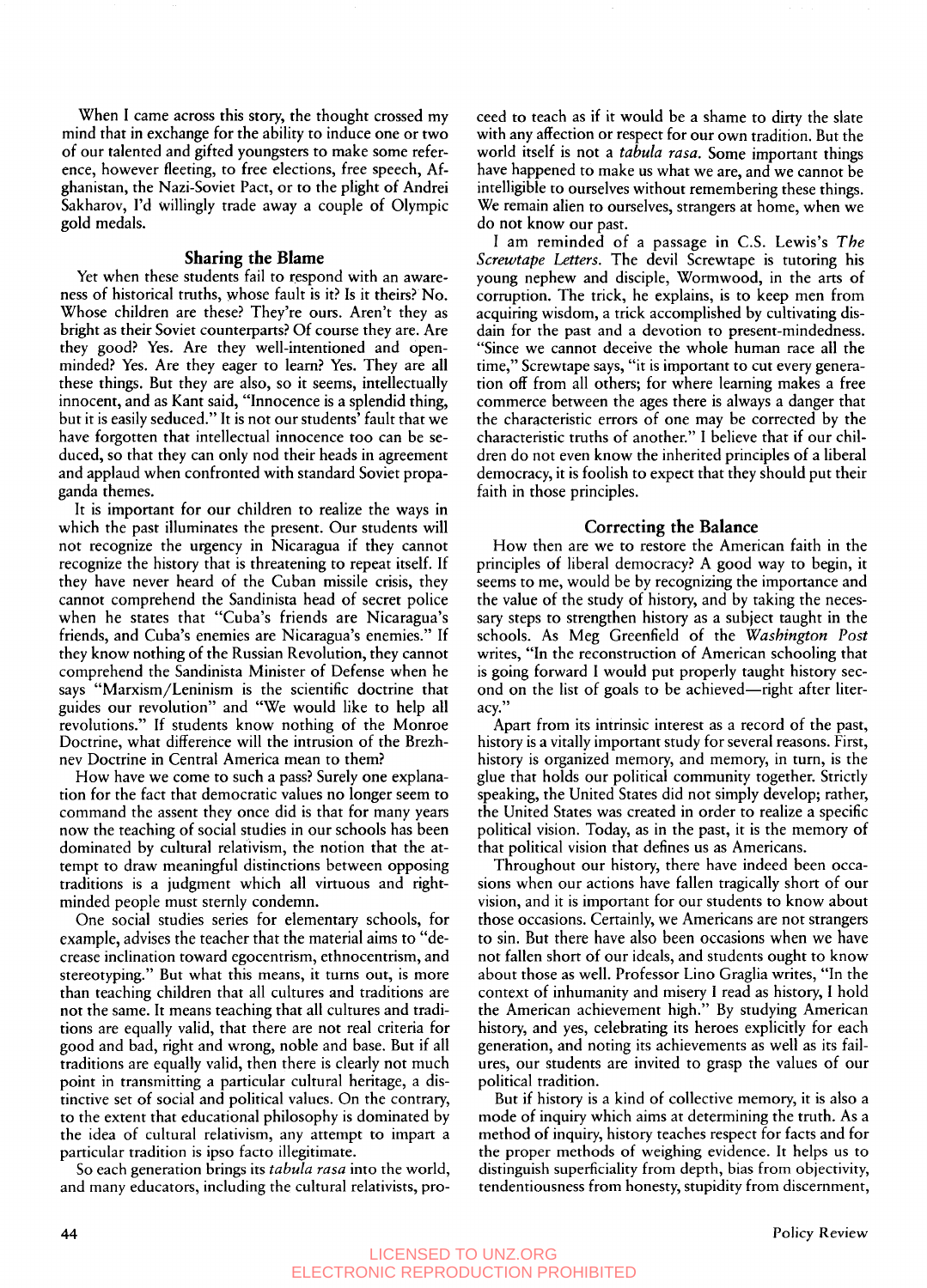and confusion from lucidity. History provides **us** with a sense of perspective and with the ability to make critical has observed, "The past is one way-and not the worst way-of acquiring the right and the criteria to judge the present." And acquiring the criteria to judge the present, it seems to me, is no less vital to the success and well-being of democratic self-government than acquiring a sense of comjudgments. As the distinguished historian, Felix Gilbert, munity.

#### **The Danger of Ignorance**

But again, in being exposed to the truth about our history, our students, of course, should be exposed to the whole truth. So let it be told. **As** Senator Daniel Patrick Moynihan puts it:

Am I embarrassed to speak for a less than perfect democracy? Not one bit. Find me a better one. Do I suppose there are societies which are free of sin? No I don't. Do I think ours is on balance incomparably the most hopeful set of human relations the world has? Yes **I** do. Have we done obscene things? Yes we have. How did our people learn about them? They learned about them on television. In the newspapers.

Unfortunately, even the subject of history is in danger of losing its distinct identity, of becoming absorbed in the smorgasbord of this and that known as "social studies." The Council for Basic Education noted in its **1982** report, *Making History Come Alive:* 

In most schools today, the subject of history is subsumed by the curricular genus **of** 'social studies.' Teachers of history belong to social studies departments, they commonly identify themselves as social studies teachers, and they teach other subjects in addition to history. Parents are likely to presume that if their children are taking any social studies courses, they are learning history. They may or they may not be.

The Council for Basic Education report largely confirmed the findings of a **1975** study conducted by the Organization of American Historians. The OAH study noted a significant decline in the teaching of secondary school history throughout the country. It found that in some states "virtually no training in history is demanded" of secondary school history teachers. In one state, history teachers were being encouraged to emphasize concepts that transcend "any given historical situation." In another state, the trend was toward ethnocultural courses; in another, the focus was on problem solving, decision making, and social action. And in another, the OAH representative predicted that history would soon be supplanted by more " relevant" courses such as consumer affairs, ecology, multicultural studies, and so on.

The present decline in the status of history in our schools is very serious. To be ignorant of history is to be, in **a** very fundamental way, intellectually defenseless, unable to understand the workings either of our own society or of other societies. It is to be condemned to what Walter Lippmann called a state of "chronic childishness." Lippmann continued:

Men must collaborate with their ancestors. Otherwise they must begin, not where their ancestors ar-<br>rived but where their ancestors began. If they exclude the tradition of the past from the curricula of the schools they make it necessary for each generation to repeat the errors rather than benefit by the successes of its predecessors.

Such a situation is intolerable. In order to change it, I propose an intellectual initiative designed to transmit our social and political values, to generate individual intelligence, and to provide our young people with the perspective they need to function effectively in today's world. At the core of this intellectual initiative-yes, it too is a kind of defense initiative-lies an enhanced appreciation of the role and value of the study of history. Specifically, then, I advocate consideration of the following program:

# Even the subject of history is in danger of losing its distinct identity.

First, our schools should treat history as an autonomous discipline, related to, but distinct from, the social studies. This history must be sure to teach the events and the principles that have formed modern states.

Second, local communities should agree (and they can agree) on what constitutes a minimum of historical knowledge which every high school graduate, regardless of whether he or she goes on to college, must master.

Third, just as math and physics must be taught by persons who know their subject, so history must be taught by people who know history. As the Council for Basic Education has pointed out, "The preparation of history teachers should include concentration in history, taught by historians and augmented by significant study in such related fields as literature, the arts, anthropology, and the social sciences."

If taught honestly and truthfully, the study of history will give our students a grasp of their nation, a nation that the study of history and current events will reveal is still, indeed, "the last best hope on earth." Our students should know that. They *must* know that, because nations can be destroyed from without, but they can also be destroyed from within.

Americans are the heirs of a precious historical legacy. Let it never be said of us that we failed as a nation because we neglected to pass on this legacy to our children. Remember that whatever our ancestry of blood, in one sense we all have the same fathers—our Founding Fathers. Let it be said that we told our children the whole story, our long record of glories, failures, aspirations, sins, achievements, and victories. Then let us leave them to determine their own views of it all: America in the totality of its acts. If we can dedicate ourselves to that endeavor, I am confident that our students will discern in the story of their past the truth. They will cherish that truth. And it will help to keep them free. 梵

#### LICENSED TO UNZ.ORG ELECTRONIC REPRODUCTION PROHIBITED